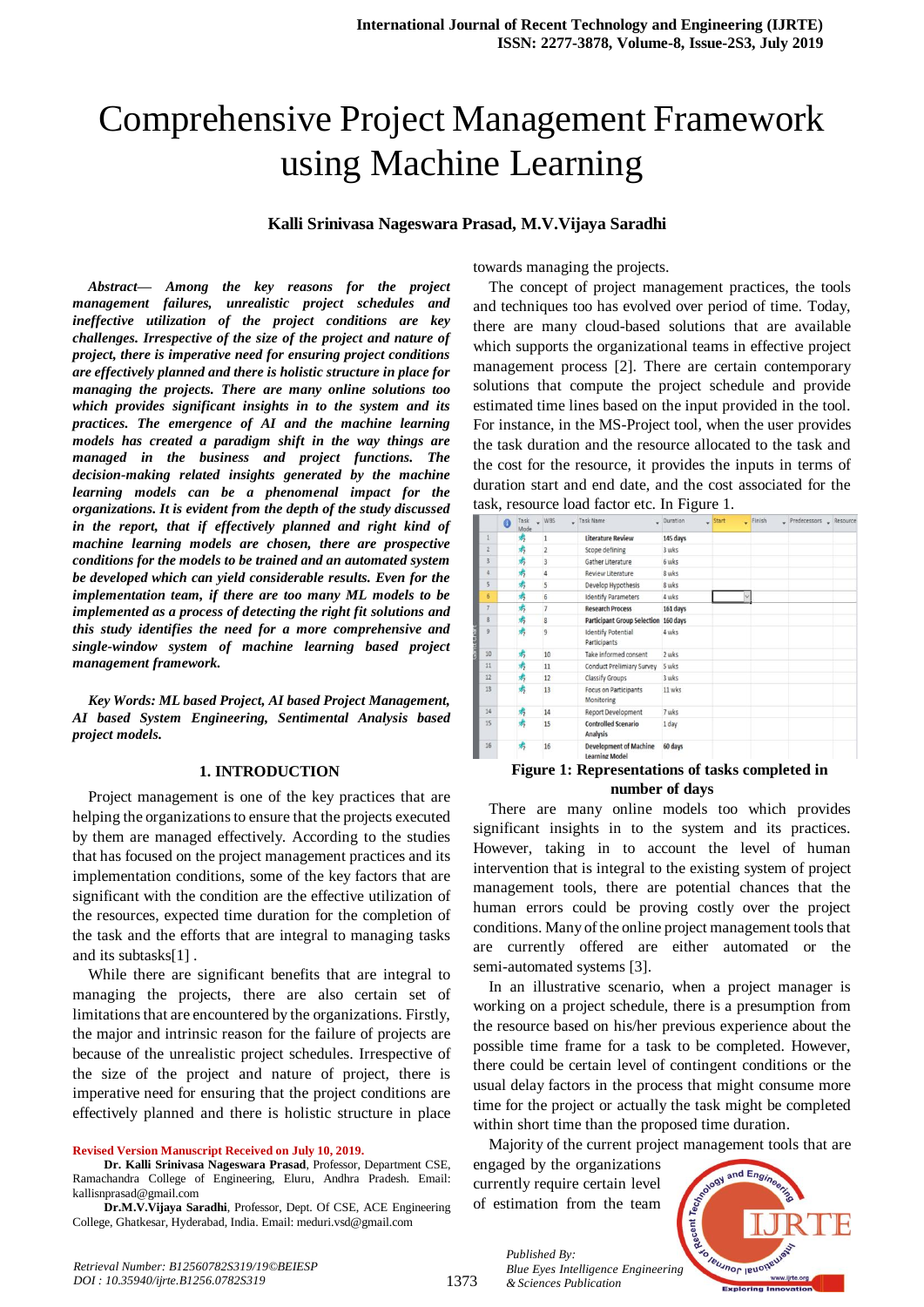management. And the complete schedule is calculated based on the estimations fed by the human intervention.

With the increasing competition in the market, organizations are in need to manage their resources optimally and ensure the operational efficiency is high to complete the projects within the scheduled timelines. For the organizations handling multiple projects, the need for adhering to such timelines are pretty high. Taking such factors in to account, there is imperative need for more robust set of models that can improve the accuracy of the project schedules, guide the team with possible schedule impact related information [4].

The emergence of AI and the machine learning models has created a paradigm shift in the way things are managed in the business functions [5]. The decision-making related insights generated by the machine learning models can be a phenomenal impact for the organizations. This manuscript focuses on the significance of the machine learning models in the case of project management

In the further sections of this report, section-2 focuses on the literature review of the machine learning models used in the case of the project management. Followed by, in section-3 the discussions are carried out on how and what kind of solutions are available and the gaps that can be addressed by the future studies. Section-4 provides the conclusion of the project review.

### **2. RELATED WORK**

Todays, project management scenarios are profoundly data-driven wherein the project managers need to augment the project insights. The AI based solutions can support the project managers in augmentation of the project conditions which can highlight the project risks, determination of the optimal allocation conditions and automation of project management tasks.

In the case of project execution and monitoring, one of the key tasks for the project managers are about updating the project status regularly. Usually in the case of such updates, the combination of text summarization/comments and the RAG (Red-Amber-Green) status is indicated. Red reflects on the failing project conditions, amber depicting the risk factors envisaged and the green indicating on-track of the project tasks. The role of machine learning solutions is considered significant in the case of automating the process of depicting the RAG status.

In the research study [6], the authors are view point that NLP (natural language processing) can be very effective in managing the classification automatically to the respective RAG status.

Authors of study [7] has focused upon the conditions wherein the project related information are evaluated in detail for the machine learning solutions implementation. The study has suggested the scope of implementing the instance-based learning models using the K-means algorithmic approach and the other regression model algorithms. Though the experimental inputs of the study do not provide in-depth study of the outcome, the scope and the conclusion discussed in the study highlights the possibility of using the machine learning solutions in the project management conditions.

However, the factor that has to be considered in such conditions are about understanding how the emerging techniques can be used for the distinct set of project management practices. For instance, focusing on whether the machine learning models can be more significant to one particular model or to all the kind of project management methods.

AI in the project management and how the contemporary AI practices in the project management can empower the project managers were discussed in [8]. The report highlights various critical aspects of the project management practices and how the artificial intelligence usage in the repetitive tasks of the project can support in more effective practice. The study while depicting the critical aspects of the project management like the task management, resource management and the cost management conditions, also discusses on how various stakeholder's integral to the project environment are to be taken in to account. By emphasizing on how the AI solutions can be potential model, the review paper provides insights on better ways in which the solutions can be pragmatic for routine implementation conditions.

It is evident from the depth of the study discussed in the report, that if effectively planned and right kind of machine learning models are chosen, there are prospective conditions for the models to be trained and an automated system be developed which can yield considerable results.

In an in-depth study carried out in [9], the authors of the study have carried out a literature review of the various AI based solutions for project management. Focusing on the distinct set of industry verticals and its relative developments, the authors examined the potential areas wherein the solutions can be significant. The key insights from the study are about focusing on the prediction rate accuracy for the project and towards identification of the critical success factors that are integral to the project environment.

Some of the models that are recommended in the study for the project success prediction are

- Adaptive Boosting Neural networks
- Evolutionary Fuzzy Neural Inference Model
- Support Vector Machine
- K-Means Clustering
- Bootstrap aggregating neural networks
- Bayesian Model
- Neural Networks
- Fast Messy Genetic Algorithm

Towards identifying the critical path related success conditions, which are very significant in the project management practice, the following set of algorithms are discussed

- Genetic Algorithms
- Fuzzy Cognitive Mapes
- Neural Networks

*Published By:*

*& Sciences Publication* 

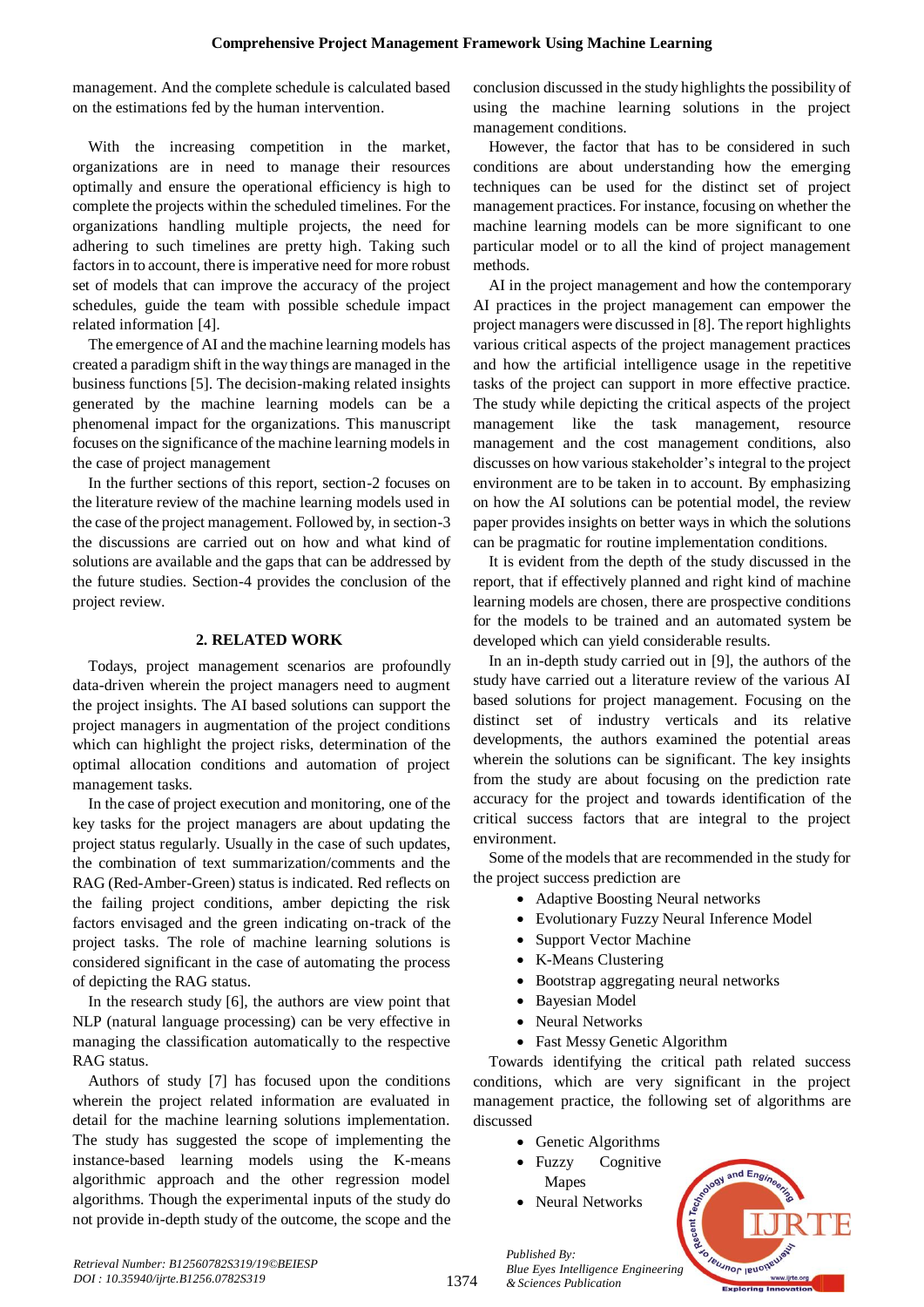### • Bayesian Model

The authors of the study have made subtle attempt in detailing what kind of algorithm models can be more effective in addressing the respective conditions of the project management and the best practices that can be focused upon. [9]

Focusing on a live project management scenario in a software project management environment, the study [10] has focused in depth on how the practical implementation of the machine learning model can address the issues. The methodical approach of conventional study wherein the scope of work is analyzed in a real-time condition, followed by focusing on the key aspects that support in evaluation process for the study provides critical insight on how the machine learning based models can be imperative to the project management practices. But one of the key factors that has to be taken in to account in the case of the project management conditions evaluated in the case scenario are about agile project management conditions. Wherein the proposed solutions or the framework should be tested to the practices of the other models of project management like the waterfall, Spiral model, Prototype modeling kind of project management practices.

Amazon web services (AWS) which offers robust cloud-based services for the distinct set of application solutions and project conditions, discussed about the viability of using the machine learning based solutions and effective project management. [11]





The Figure 2, indicates the economic dimension of using the machine learning based project conditions. If such integrated insights are developed from the project environment, it shall support in having more detailed insight in to vivid set of factors that plays a vital role in the system implementation and the key areas wherein the project needs more attention and the value addition. The spectrum of inputs discussed in the study if can be practically considered in the system of developing contemporary range of ML model for the project management, it can add value to the project momentum and efficiency.

Construction and infrastructure development companies rely highly on the project management practices to ensure adherence to the planned milestones and completion dates of the project. Also, in many of the construction related projects, the delays are outcome of non-pragmatic schedules combined with the external uncertainties that impact the project conditions. However, if the project management models are implemented with machine learning models for predicting the on-going conditions and its relative impact on project schedule, it can help in more accurate planning and course correction measures as required. In [12], the study has focused upon usage of the questionnaire-based data garnered about delays in the construction project of a company and used it as training dataset for a machine learning model. Using the WEKA software, the other project related delays for the same company are tested, which indicates a potential and accurate model for development.

Irrespective of the size of the projects and the industry, if the right kind of metrics are chosen, there are potential ways in which the machine learning based solutions can be resourceful for the projects.

The other project study [13] that has focused on the construction domain has proposed more significant solution in terms of implementing the ML based project prediction system. For any of the massive construction projects, budget controls play a vital role. Focusing on such critical factor, in the study the authors has discussed the model of EAC (estimation at completion), wherein the project's total cost movement and monitoring is given importance. Executives focus on high-level decisions in a project, but there could be tactical or operational issues that might impact the decisions. Hence, taking such factors in to control, the combined solution of machine learning based prediction system is proposed in the study. Using the coupled intelligence models GHS (global harmony search) and the BF (brutal force) models integrated to machine learning, a contemporary solution is discussed. The experimental study of the model carried out over the construction project in UAE, has provided the desired outcome from the system.

Genetic algorithm (GA) based simulation of construction time for the construction project is discussed in [14]. The authors of the study have focused on the distinct metrics that are important towards completion of the project well within the estimated schedule and accordingly the necessary practices are assessed, which will help the organization in developing more robust and contemporary set of solution. The outcome of the proposed GA based solution indicates the viability of the model and the ease with which the completion of the projects can be estimated. Considering the phenomenon of significant delays in the construction projects, if the stakeholders can rely on the kind of proposed GA based simulation applications, it will help in improving the accuracy of the estimations and towards achieving the desired outcome.

One of the critical factors that impacts the project management tracking and implementation is about usage of the right kind of project management tools. With dozens of solutions available for the project management, it is important that the right kind of solution is identified and implemented which can help in addressing the requirements more effectively. In [15], the authors of the study have

applied machine learning based sentiment analysis model towards identification of the more suitable kind of



1375

*Published By: Blue Eyes Intelligence Engineering & Sciences Publication*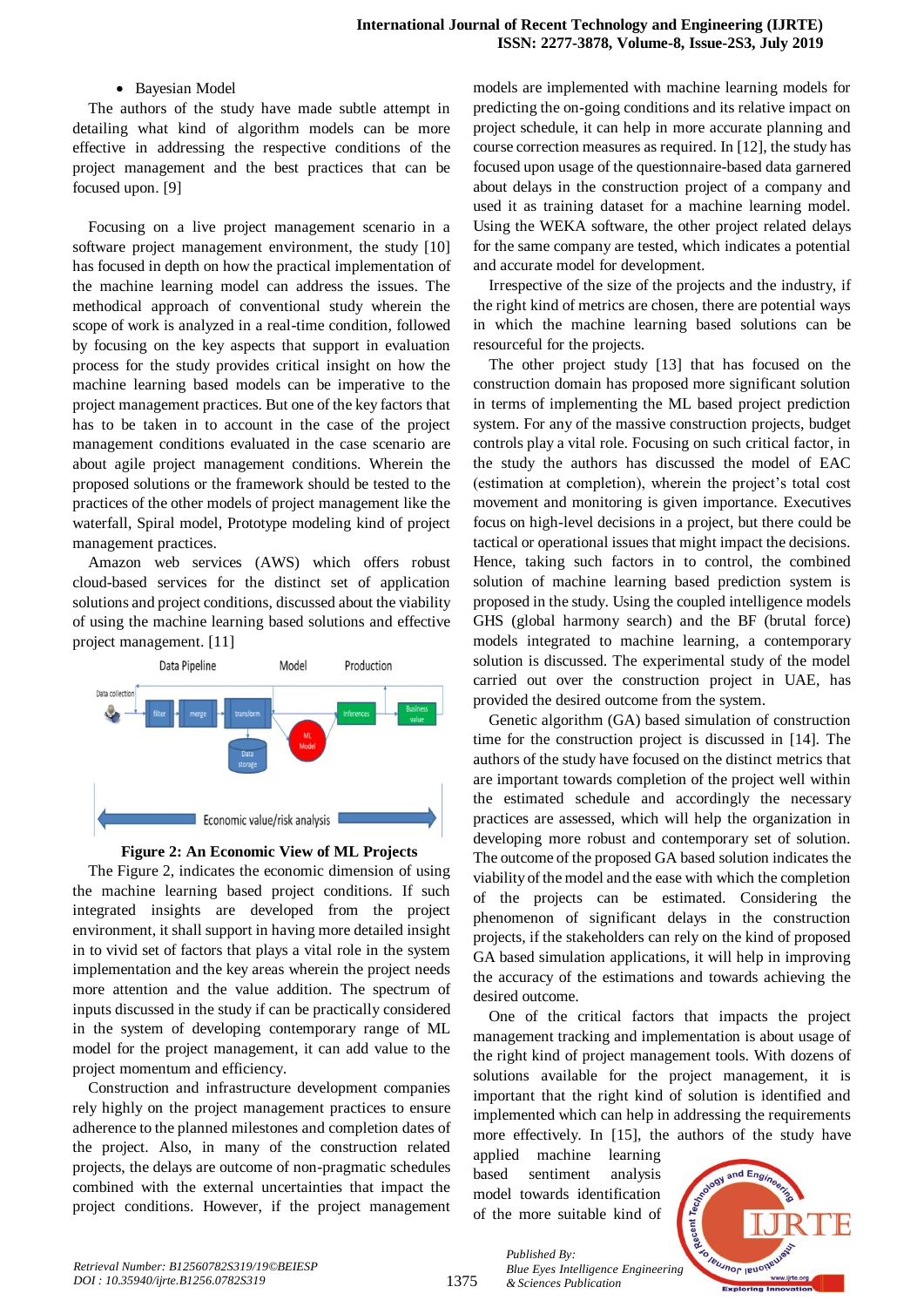project management tool to suit the specific kind of project management conditions. The results from the outcome of the study indicates that the model has been very resourceful and effective in terms of choosing the right kind of solutions and the system.

Software engineering as an approach is the combination of various functional and non-functional factors that are integral to the process of learning and management. It is far more important for the organizations to have more robust approach in the case of executing the software engineering.

The research study [16] has focused on the dynamics of using the deep learning models in the case of the software engineering process. The results from the study indicate that predominantly the model of deep learning can be effective in many of the software engineering phases. But the study also highlights that the practical application of such a system can be more complex in terms of handling the deep learning techniques integral to the system.

Project controls and monitoring is one of the critical factors that make significant difference to the system development. Though if there is high level of accuracy in a project system, if there is lack of substantial monitoring system, the project might have more risks and complexities. Focusing on the critical aspect of the project control conditions, in [17], The implementation of new libraries for learning evaluation in project control with open source software tools, opens a field of research related to increase technological integration with IT project management tools are highlighted. If such effective measures are taken up at every step of the project management, the ways in which it can lead to sustainable development can be much higher.

In summarization of the related work, it can be stated that if effectively planned and implemented, in the case of the project management practices, there are profound ways in which the machine learning models can be potential solution. It is evident from the studies that many of the existing research studies has focused on the role of using the AI and the machine learning models over the project management practices. With the evolving trends of the project management, there is need for more structured and intuitive kind of prediction models that can be significant to predicting the critical aspects of a project like the cost, resource utilization, critical path, budget, time duration and the scope of effective completion for the tasks. One of the constraints that is observed in the current set works reviewed are about the discussion of the application model for multi-sector project fitment conditions. In the further section of this manuscript, a detailed discussion on how the multi-kind project related insights can be resourceful are focused upon.

# **3. DISCUSSIONS & RESULTS**

Project management practices play a vital role in the assessment of the project course, the timelines for the WBS and the project related costs, utilization of resources, critical path etc. according to the reports of the management studies, among the key reasons for the project failure, the unrealistic project schedule, combined with ineffective monitoring practices are major challenges. In the other dimension, choosing the right kind of the project management methodology too is very essential. For instance, in the case of the construction projects, the PMBOK might be resourceful whereas in the case of the other segment of projects PRINCE2 could be a resourceful model and for few projects the lean project management model can be more appropriate [18] [5] [8].



**Figure 3: Project management methodologies**

The Figure 3 mentioned above indicates the dynamics of various kind of project management methods. If the right kind of project management models are chosen, it will help in streamlining the solutions and towards developing a comprehensive system that can support in delivering the project successfully. Though in some of the earlier studies, the sentiment-analysis model has been proposed towards selection of a project management model, still if there is a comprehensive system which can support in selection of the model, it can be very effective.

Even for the implementation team, if there are too many ML models to be implemented as a process of detecting the right fit solutions, it shall be complex and there is need for more structured set of solution that can pave way to a comprehensive and integrated form.

For instance, in the case of a project management, irrespective of the size and the domain, certain common aspects and stages are

- Selection of a project management methodology
- Followed by, choosing the right kind of tool that can support in implementing the method
- Thirdly the process of estimating the project resources, schedule and time lines
- Monitoring and controlling the project scenario.

If there is an equated system that can focus on t all the aforementioned stages and provide an integrated support, it can be more robust solution for the organizational process. But in many of the current proposals, the scope of a comprehensive system is lacking and it needs more emphatic system in place [19]

Predominantly, one of the key areas wherein the role of

machine learning solutions should be significant is about tracking the progress of the project based on the daily



1376